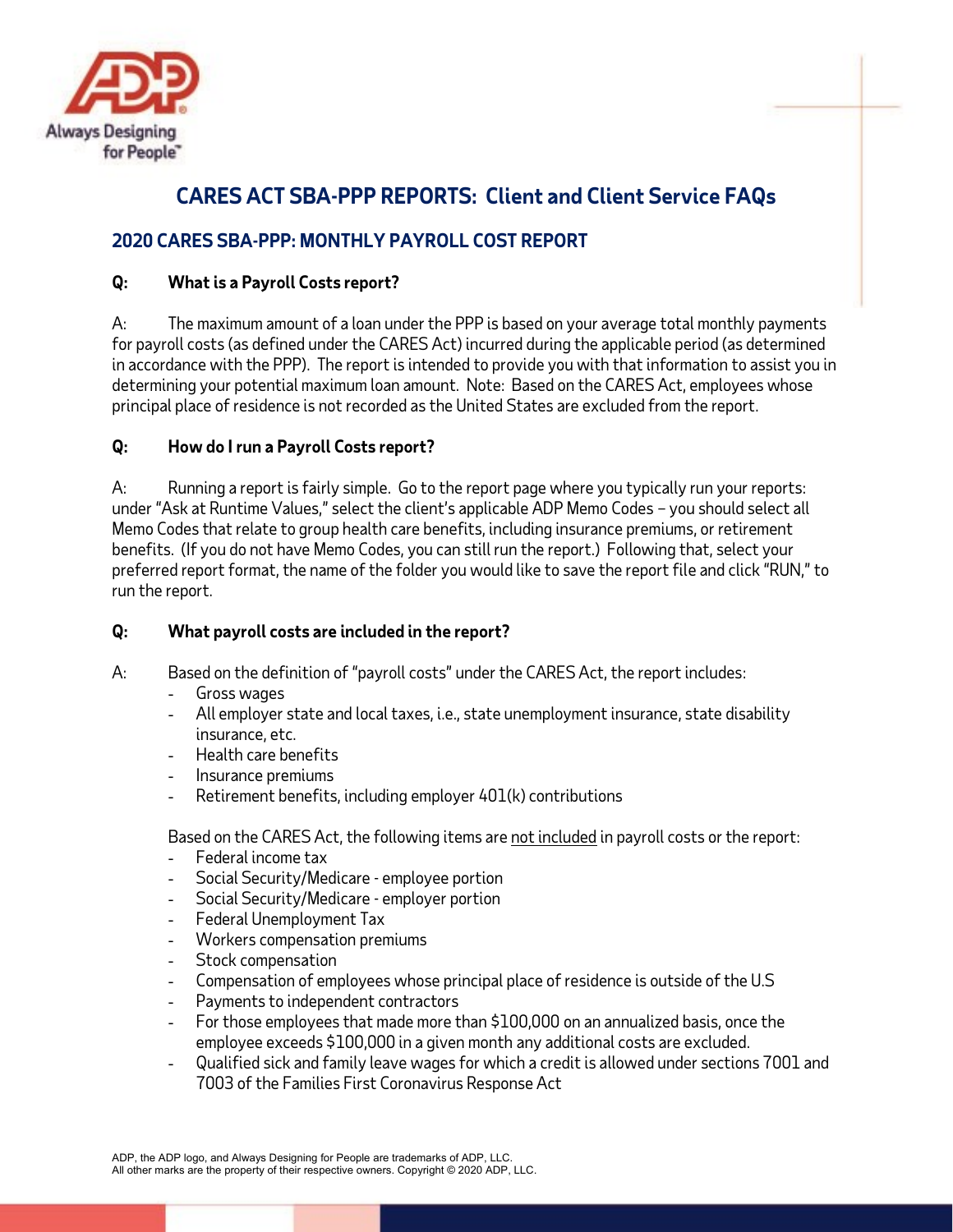

## - **Q. Why don't I see any data when I run the report?**

- A: You may not see data because you may not have authorized access to view the data. The report will only display data if you have access to the Pay Summary on the Payroll Profile for all of the people in your organization.

## **Q: What is the period covered by the report that is used to determine payroll costs?**

A: If you are not a seasonal employer (as reported to the IRS on Form 941 by you) and were in business from February 15, 2019 to June 30, 2019, then the report should be run for the 1-year period prior to the date of the loan, which is the period automatically covered by the report. (Note: we believe determining the maximum amount of a loan under the PPP based on the 1-year period prior to the date of the loan is acceptable under the CARES Act; however, we will soon be adding functionality so that the report can also be run for the 2019 calendar year.)

#### **Q: What is the period covered by the report that is used to determine payroll costs for Seasonal Employers?**

A: For seasonal employers (as reported to the IRS on Form 941 by you), the period is 12 weeks beginning on February 15 or March 1, 2019, at your option. However, the report does not currently calculate the average total monthly payments for payroll costs for this period. This functionality is being developed and will be made available as soon as possible.

## **Q: What is the period that is used to determine payroll costs if I wasn't in business from February 15, 2019 to June 30, 2019?**

A: If you were not in business at that time, then the report should be run for the period from January 1, 2020 to February 29, 2020. However, the report does not currently calculate the average total monthly payments for payroll costs for this period. This functionality is being developed and will be made available as soon as possible.

## **Q: Why doesn't the report include any information for the current month?**

A: If you are not a seasonal employer (as reported to the IRS on Form 941 by you) and were in business last year, loans under the PPP are based on average monthly payroll costs for the 1-year period prior to the loan application. We have therefore calculated monthly amounts only for months for which we have complete data. (Note: we believe determining the maximum amount of a loan under the PPP based on the 1-year period prior to the date of the loan is acceptable under the CARES Act; however, we will soon be adding functionality so that the report can also be run for the 2019 calendar year.)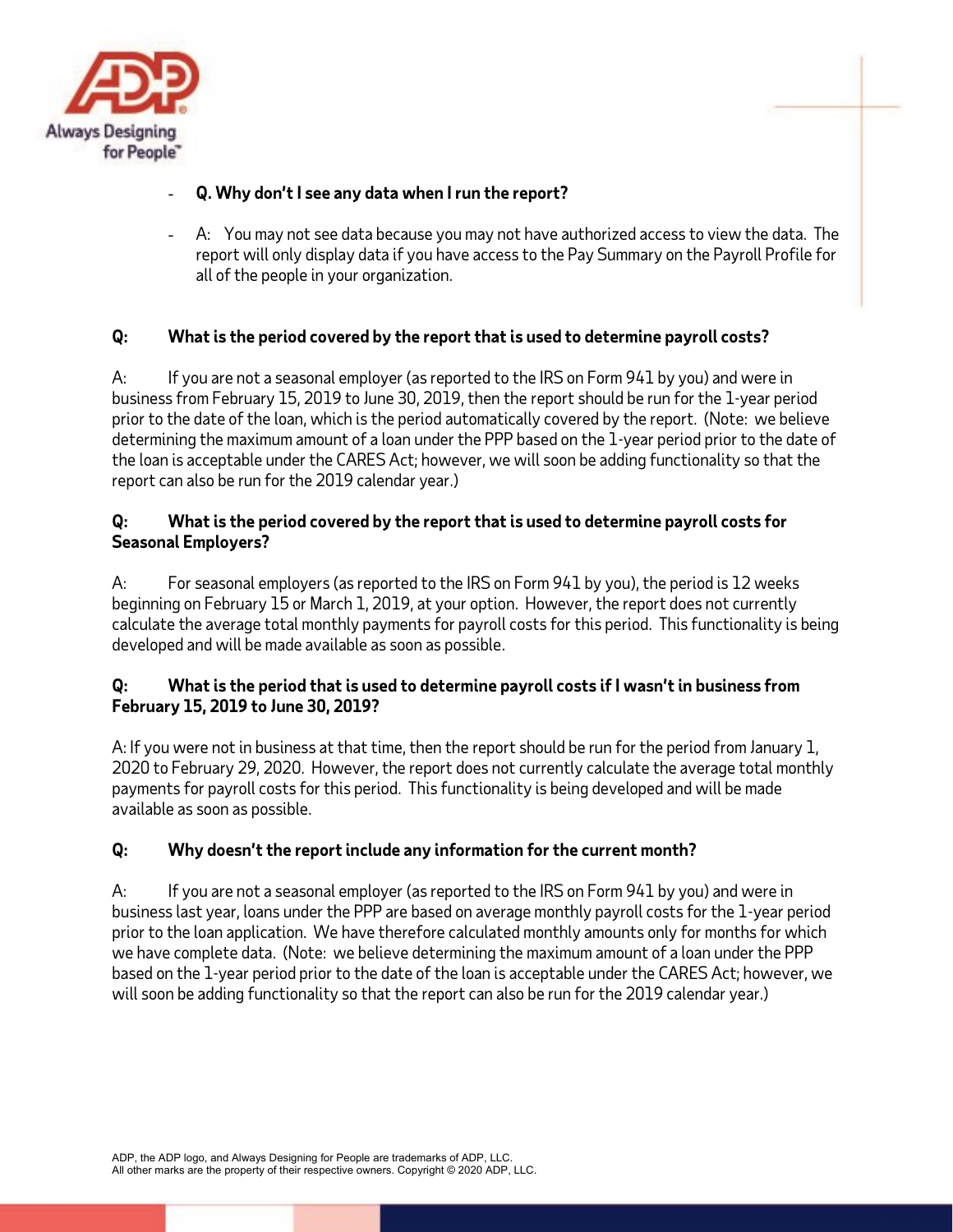

## **Q: What if I wasn't a client of ADP during the entire applicable period?**

A: The report will only cover that part of the applicable period during which you were an ADP client. If you were not a client for the entire applicable period then, for that part of the period that the report does not cover, you may need to obtain your monthly payroll costs from your prior provider or your own records. You will then need to calculate your average total monthly payments for payroll costs based on that additional information and the total monthly payments for payroll costs included in the report, combined.

## **Q: How do you determine my average total monthly payment for payroll costs?**

A: The report adds up your payroll costs (as described in the FAQ above titled: *What payroll costs are included in the report?*) for each month in the applicable period and then divides the total amount by the number of months in the applicable period.

#### **Q: Why are the payroll costs in the report different from my normal payroll information?**

A: While the amount of a loan under the PPP is based on payroll costs, the CARES Act has very specific requirements about what payroll costs are included or excluded for purposes of determining the loan amount. As a result, there may be costs included in your normal payroll information that are not treated as payroll costs for purposes of determining the loan amount. incurred during the applicable period. The report is intended to provide you with that

Based on the definition of "payroll costs" under the CARES Act, the report includes:

- Gross wages at the employee levels
- All employer state and local taxes, i.e., state unemployment insurance, state disability insurance, etc.
- Health care benefits
- Insurance premiums
- Retirement benefits, including employer 401(k) contributions

Based on the CARES Act, the following items are not included in payroll costs or the report:

- Federal income tax
- Social Security/Medicare employee portion
- Social Security/Medicare employer portion
- Federal Unemployment Tax
- Workers compensation premiums
- Stock compensation
- Compensation of employees whose principal place of residence is outside of the U.S
- Payments to independent contractors
- For those employees that made more than \$100,000 on an annualized basis, once the employee exceeds \$100,000 in a given month any additional costs are excluded.
- Qualified sick and family leave wages for which a credit is allowed under sections 7001 and 7003 of the Families First Coronavirus Response Act